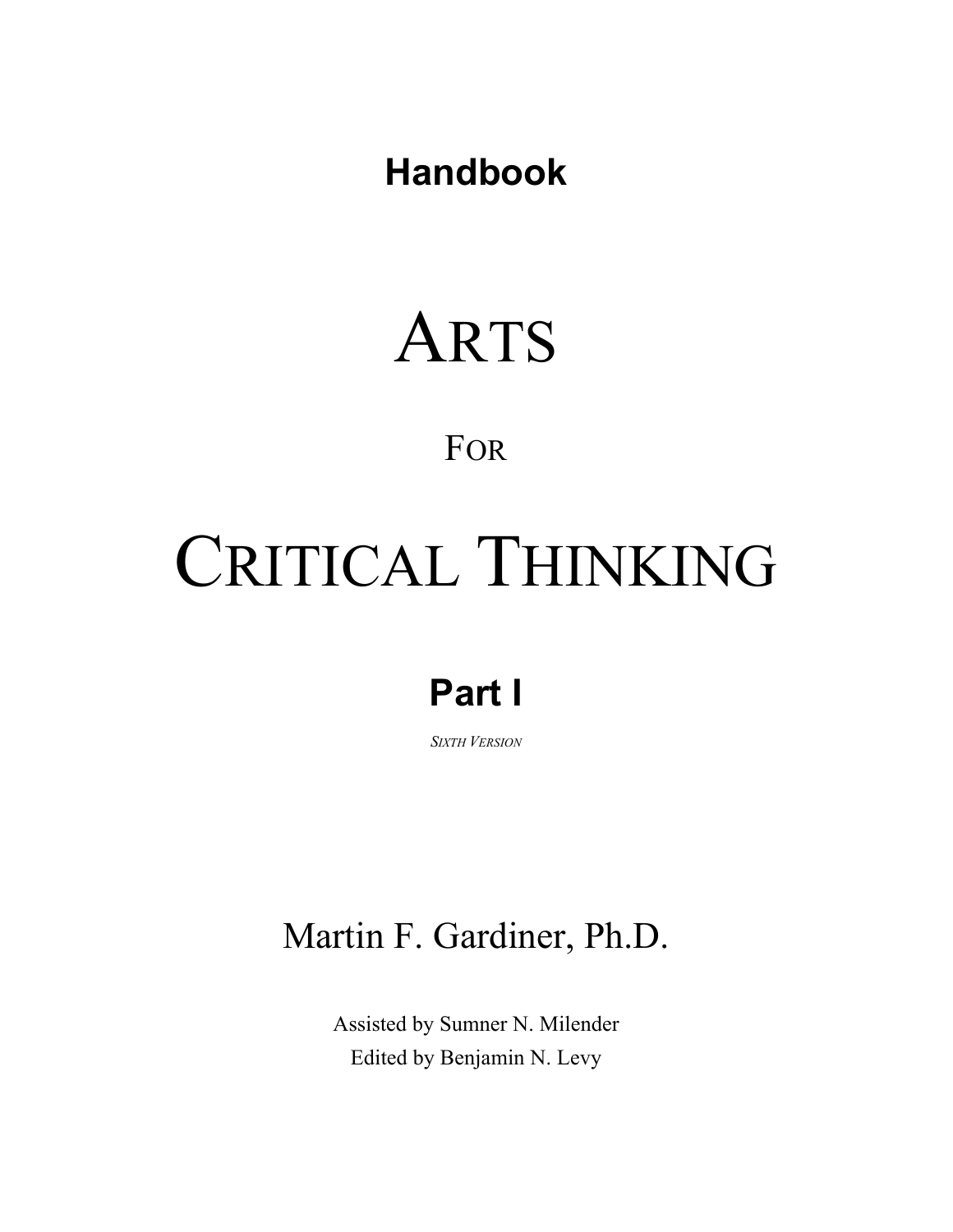#### **Contents**

|                                                  | Page          |
|--------------------------------------------------|---------------|
| <b>ACT Handbook – Part I</b>                     |               |
| <b>Mission and Dedication</b>                    | ii            |
| Learning to Learn by Martin F. Gardiner          | $\mathcal V$  |
| <i>Preface</i> by Clint Gerber                   | vii           |
| Engagement, Mental Acts, and Conceptual Thinking | ix            |
| Index of Lessons                                 | $\mathcal{X}$ |
| Introduction to ACT                              | 1             |
| "A" Series of Lessons                            | 3             |
| "L" Series of Lessons                            | 89            |
| "M" Series of Lessons                            | 125           |
| Appendix I: Music Selections                     | 145           |
| Appendix II: Picture Selections                  | 147           |
| Appendix III: Dynamic Terms                      | 148           |
| Appendix IV: Report from Summer School Program   | 149           |

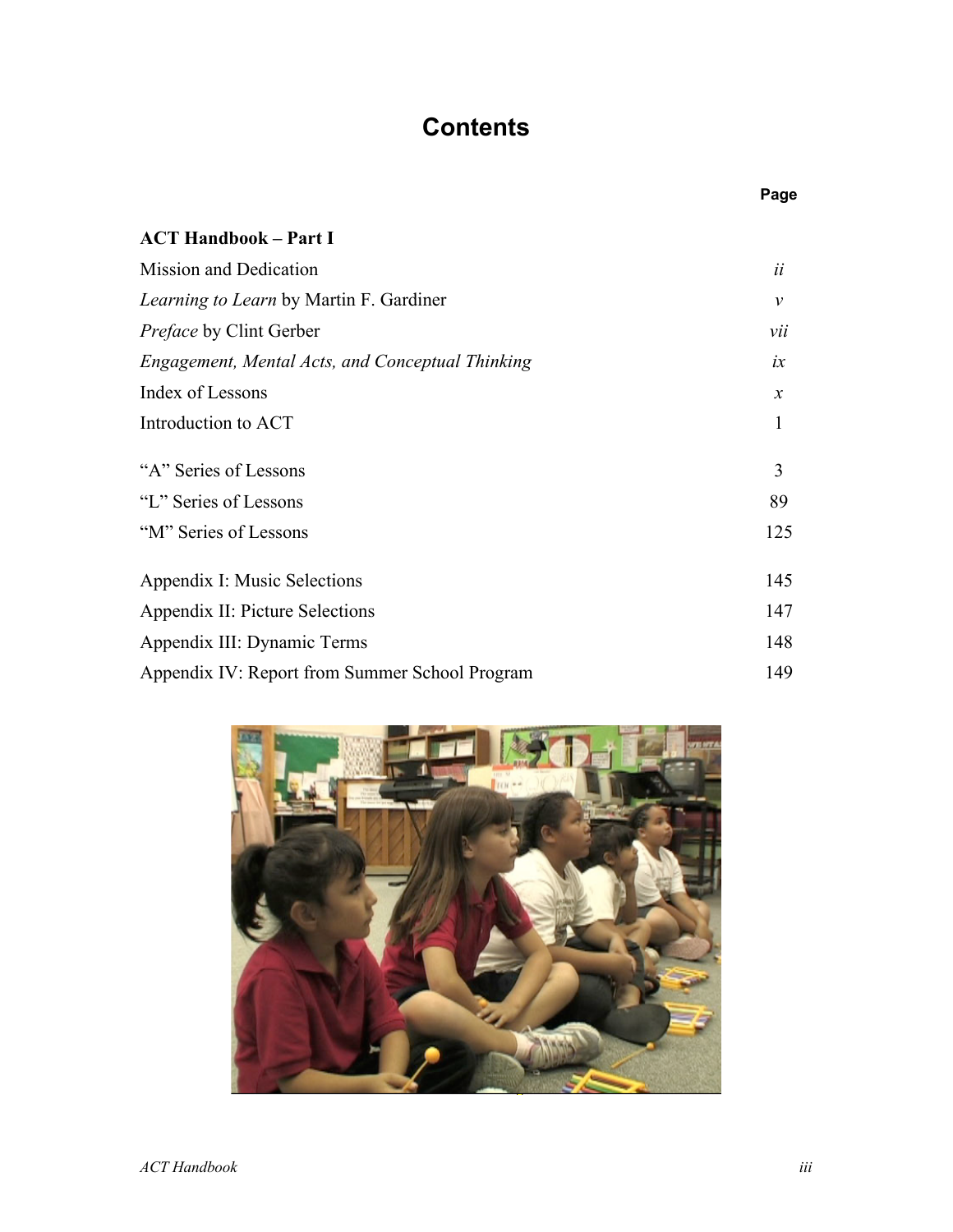#### **Index of Lessons**

| Lesson                                           | Page   |
|--------------------------------------------------|--------|
| "A" Series of Lessons: Introduction              | 3      |
| A1: Engaging with Music                          | 5      |
| A2: Engaging with Music through Drawing          | $\tau$ |
| A3: Engaging with Music through Imagination      | 9      |
| A4: Adjusting Clapping to Music                  | 11     |
| A5: Conducting Music Expressively: I             | 13     |
| A6: Conducting Music Expressively: II            | 17     |
| A7: Coordinating and Synchronizing Physical Acts | 21     |
| A8: Adjusting Physical Engagement                | 25     |
| A9: Adjusting Mental Engagement                  | 29     |
| A10: Two Types of Knowledge                      | 32     |
| A11: Sequencing Physical Acts                    | 35     |
| A12: Drawing a Melody: I                         | 37     |
| A13: Drawing a Melody: II                        | 41     |
| A14: Playing the Shape of a Melody               | 44     |
| A15: Thinking about Sequence: I                  | 46     |
| A16: Thinking about Categorization: I            | 48     |
| A17: Thinking about Sequence: II                 | 50     |
| A18: Thinking about Categorization: II           | 53     |
| A19: Thinking about Sequence: III                | 55     |
| A20: Thinking about Categorization: III          | 57     |
| A21: Thinking about Sequence: IV                 | 59     |
| A22: Thinking about Sequence: V                  | 62     |
| A23: Thinking about Sequence: VI                 | 65     |
| A24: Thinking about Sequence: VII                | 67     |
| A25: Thinking about Sequence: VIII               | 70     |
| A26: Thinking about Sequence: IX                 | 73     |
| A27: Thinking about Sequence: X                  | 75     |